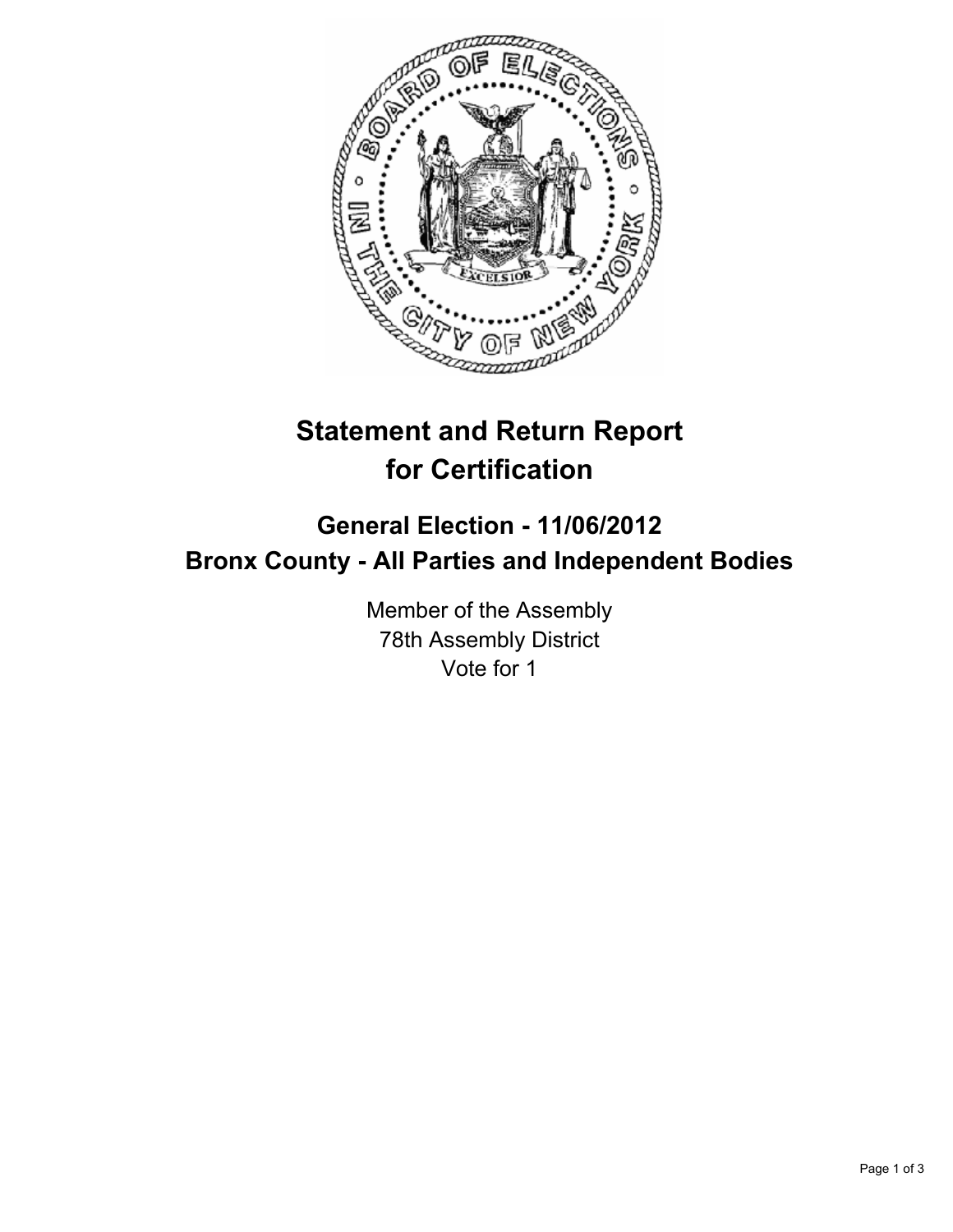

## **Assembly District 78**

| <b>PUBLIC COUNTER</b>                                    | 21,217 |
|----------------------------------------------------------|--------|
| <b>EMERGENCY</b>                                         | 0      |
| ABSENTEE/MILITARY                                        | 496    |
| <b>FEDERAL</b>                                           | 75     |
| SPECIAL PRESIDENTIAL                                     | 1      |
| <b>AFFIDAVIT</b>                                         | 3,668  |
| <b>Total Ballots</b>                                     | 25,457 |
| Less - Inapplicable Federal/Special Presidential Ballots | (76)   |
| <b>Total Applicable Ballots</b>                          | 25,381 |
| JOSE RIVERA (DEMOCRATIC)                                 | 20,241 |
| LUANA G. MALAVOLTA (REPUBLICAN)                          | 990    |
| RICHARD RETCHO (CONSERVATIVE)                            | 301    |
| GAVIN JAMES (WRITE-IN)                                   | 1      |
| <b>GERARDO RIVERA (WRITE-IN)</b>                         | 1      |
| MATTHEW M. CRUZ (WRITE-IN)                               | 1      |
| NELSON CASTRO (WRITE-IN)                                 | 1      |
| RUBEN DIAZ (WRITE-IN)                                    | 1      |
| UNATTRIBUTABLE WRITE-IN (WRITE-IN)                       | 4      |
| <b>Total Votes</b>                                       | 21,541 |
| Unrecorded                                               | 3,840  |